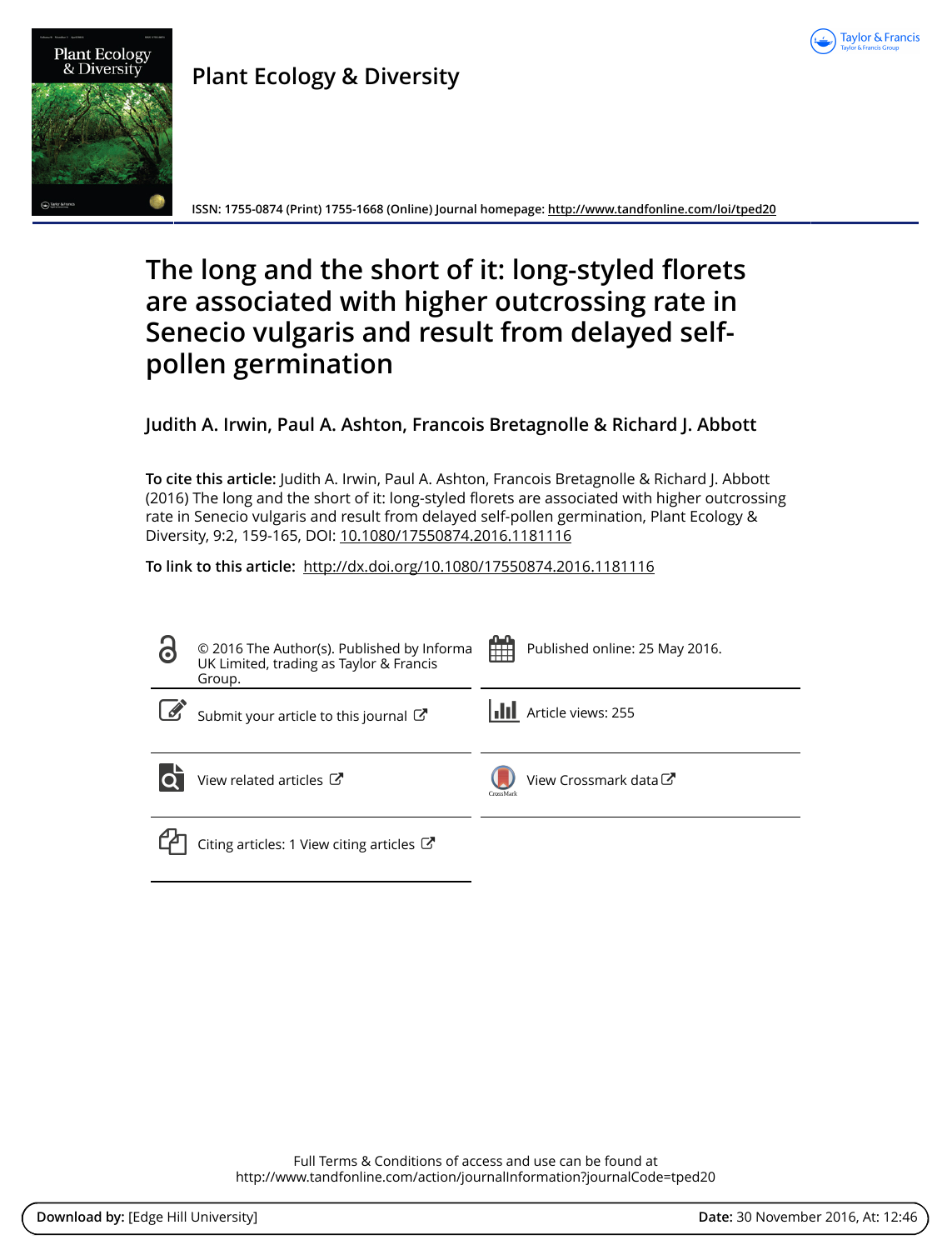

### <span id="page-1-0"></span>The long and the short of it: long-styled florets are associated with higher outcrossing rate in Senecio vulgaris and result from delayed self-pollen germination

Judith A. Irwin<sup>a,b</sup>, Paul A. Ashton<sup>a,c</sup>, Francois Bretagnolle<sup>a,d</sup> and Richard J. Abbott<sup>a</sup>\*

a School of Biology, University of St Andrews, St Andrews, UK; <sup>b</sup>Crop Genetics Department, John Innes Centre, Norwich, UK;<br>CDepartment of Biology, Edge Hill University Ormskirk, UK; <sup>d</sup>UMP CNPS/uB 6282 Laboratoire Biocéos Department of Biology, Edge Hill University, Ormskirk, UK; <sup>d</sup>UMR CNRS/uB 6282 Laboratoire Biogéosciences, Université de Bourgogne, Dijon, France

(Received 21 January 2016; accepted 18 April 2016)

Background: It has been reported that some plants of the self-compatible species Senecio vulgaris produce capitula containing long-styled florets which fail to set seed when left to self-pollinate, although readily set seed when self-pollinated by hand.

Aims: To determine if production of long-styled florets is associated with higher outcrossing rate in S. vulgaris, and whether long-styles occur in non-pollinated florets, whereas short-styles are present in self-pollinated florets.

Methods: The frequency of long-styled florets was compared in the radiate and non-radiate variants of S. vulgaris, known to exhibit higher and lower outcrossing rates, respectively. In addition, style length was compared in emasculated florets that were either self-pollinated or left non-pollinated.

Results: Long-styled florets were more frequent in the higher outcrossing radiate variant. Following emasculation, long styles occurred in non-pollinated florets, while short styles were present in self-pollinated florets. The two variants did not differ in style length within the non-pollinated or within the self-pollinated floret categories.

**Conclusions:** A high frequency of long-styled florets is associated with higher outcrossing rate in S. vulgaris and results from delayed self-pollination and pollen germination on stigmas.

Keywords: Asteraceae; outcrossing rate; pollination; pollen germination; ray and disc florets; selfing; Senecio; style length

#### Introduction

Understanding the causes, effects and maintenance of variation in outcrossing rate between and within species is of importance in the study of plant evolution (Goodwillie et al. [2005](#page-7-0), [2010](#page-7-0); Porcher et al. [2009](#page-7-0)). Most flowering plants are hermaphrodite (Richards [1986](#page-7-0)) and a large proportion of these are self-compatible and able to reproduce by a mixture of selfing and outcrossing. Although theory predicts that mating systems should evolve towards a stable system of either predominant selfing or outcrossing (but see Winn et al. [2011](#page-7-0); Barrett [2014](#page-6-0)), it has been estimated that ca. 40% of plant species exhibit a mixed mating system where outcrossing rate ranges between 0.2 and 0.8 across species (Goodwillie et al. [2005\)](#page-7-0). A review of the influence of floral display traits on plant-mating system variation (Goodwillie et al. [2010](#page-7-0)) showed that outcrossing rate was positively associated with the product of flower size and number. Outcrossing rate is also positively associated with pollen– ovule ratio across species (Cruden [1977](#page-6-0)), although not necessarily within populations of a species (Damgaard and Abbott [1995](#page-7-0)). Other floral traits that promote outcrossing in self-compatible plants include protandry (anther dehiscence preceding stigma receptivity within a flower), protogyny (stigma receptivity preceding anther dehiscence) and

herkogamy (separation of anthers and stigmas in space) (Ennos [1981;](#page-7-0) Schoen [1982](#page-7-0); Richards [1986](#page-7-0)).

A particularly interesting system for examining the causes, effects and maintenance of intraspecific variation in outcrossing rate is present within the self-compatible species Senecio vulgaris L. (Asteraceae). Plants of this species usually produce non-radiate (discoid) capitula (flower heads) containing only hermaphrodite disc florets, although radiate variants are known that bear capitula containing an outer whorl of female (pistillate) ray florets surrounding a central disc of hermaphrodite disc florets. In Britain, the radiate variant S. vulgaris var. hibernicus originated within the last 200 years as a result of gene flow (introgression) from S. squalidus L. into S. vulgaris (Abbott et al. [2009](#page-6-0); Lowe and Abbott [2015](#page-7-0)) and forms mixed populations with the nonradiate variant at many locations (Abbott et al. [2003;](#page-6-0) Stace et al. [2015](#page-7-0)). Presence of ray florets in capitula of this variant is controlled by two tightly linked genes (Kim et al. [2008](#page-7-0)) inherited together as a single unit (Trow [1912\)](#page-7-0). Progeny resulting from crosses between S. vulgaris var. hibernicus and non-radiate S. *vulgaris* are easily identified as they produce capitula with shorter ray florets than var. hibernicus (Trow [1912](#page-7-0)). In populations containing both variants, the radiate type always exhibits a higher outcrossing rate

\*Corresponding author. Email: rja@st-andrews.ac.uk

© 2016 The Author(s). Published by Informa UK Limited, trading as Taylor & Francis Group.

This is an Open Access article distributed under the terms of the Creative Commons Attribution License (http://creativecommons.org/licenses/by/4.0/), which permits unrestricted use, distribution, and reproduction in any medium, provided the original work is properly cited.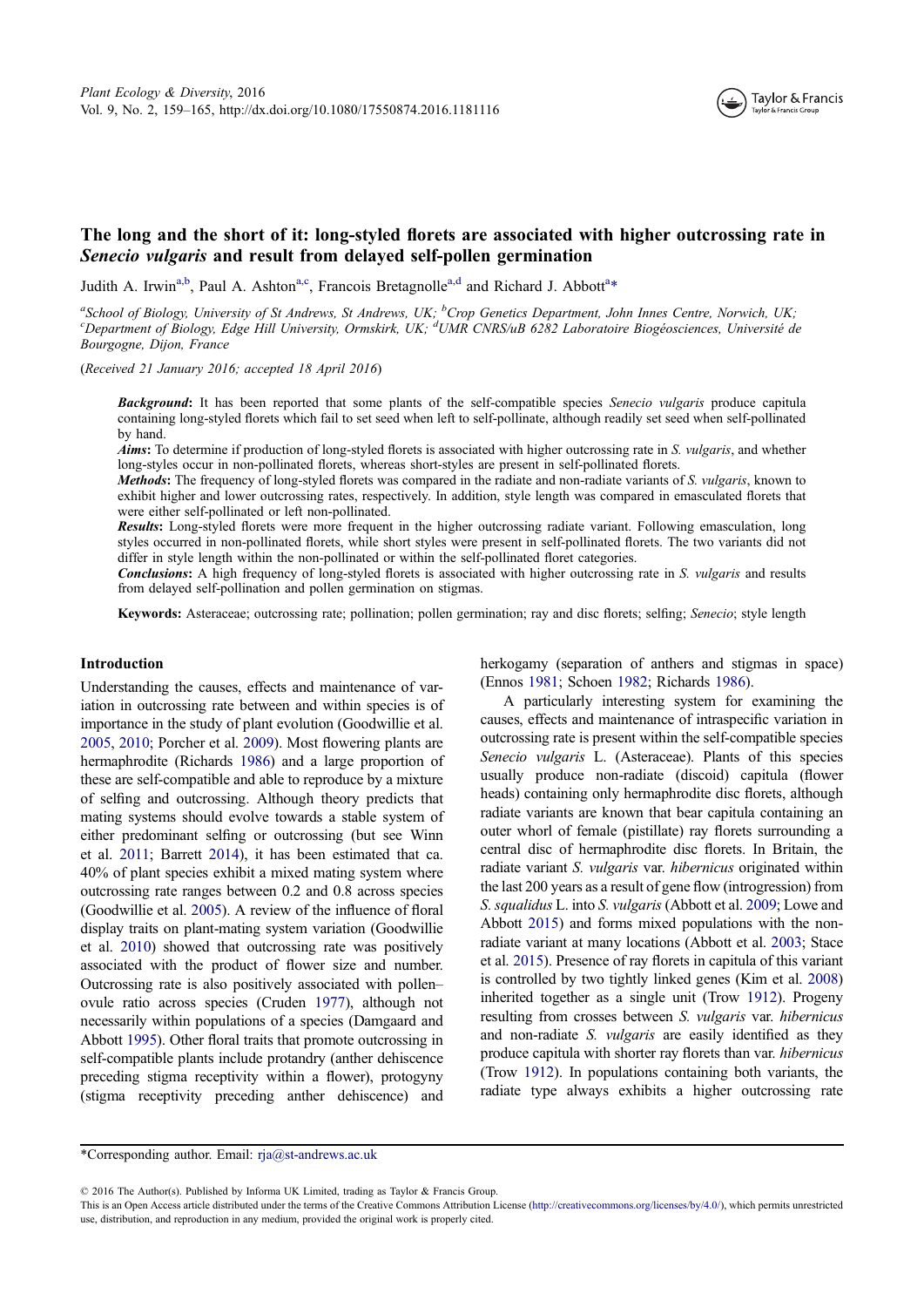<span id="page-2-0"></span>(Marshall and Abbott [1982,](#page-7-0) [1984a\)](#page-7-0), because it is more attractive to pollinators (Abbott and Irwin [1988\)](#page-6-0) and its female ray florets outcross at a higher rate than hermaphrodite disc florets (Marshall and Abbott [1984b\)](#page-7-0).

Pollination in S. *vulgaris* involves the plunger or "bottle-brush" system typical of the Asteraceae (Müller [1883](#page-7-0)). Thus, in each hermaphrodite disc floret, the five anthers are joined at their margins and form a tube near the apex of the corolla tube above the style. Pollen is released and, as the style elongates, it is pushed through the anther tube and out of the floret by sterile hairs protecting a closed and unreceptive bifid stigma. In this way, pollen is presented to pollinators before the stigma is receptive, thus promoting opportunities for cross-pollination. On opening, the upper surface of the bifid stigma is receptive to both cross- and self-pollen. Interestingly, Trow ([1912](#page-7-0)) reported that some non-radiate S. vulgaris plants bear capitula with florets containing long styles with stigmas positioned well above the apex of the corolla tube, while capitula of other plants possess florets having shorter styles with stigmas located just above the anthers (Figure 1). Trow [\(1912\)](#page-7-0) noted that capitula having long styles ". . . are very sterile, if selfed, but fertile to their own pollen, yielding seed quite freely when pollinated with their own pollen or that of neighbouring long- or short-styled capitula". Trow probably meant here that capitula having long styles are very sterile "if left to self" (i.e., to auto-self-pollinate) because they do set seed when "... pollinated with their own pollen...", that is when self-pollinated either by a pollinator or by hand.

The occurrence of longer styles with stigmas positioned higher above the ring of anthers might prevent stigmas from coming into contact easily with self-pollen following anthesis, thereby delaying self-pollination. If pollination does not occur immediately after the stigmatic arms open, the arms reflex and on shorter styles stigmas will pick up self-pollen more easily from the capitulum surface. Another possibility is that long styles might reflect a delay in self-



Figure 1. Longitudinal sections of short- and long-styled hermaphrodite disc florets present in capitula of Senecio vulgaris.

pollination and pollen germination on stigmas due to other causes. Such a delay, however caused, will extend the opportunity for cross-pollination and cross-fertilisation to occur. Thus, plants with capitula exhibiting a high frequency of hermaphrodite, long-styled, disc florets might be expected to show higher outcrossing rates than plants bearing capitula containing fewer such florets.

In the study reported here, we tested whether outcrossing rate is positively associated with frequency of long-styled florets in S. *vulgaris* by determining whether the frequency of such florets is greater in capitula produced by the more outcrossing radiate variant relative to the more selfing nonradiate variant. We further examined whether the occurrence of long-styled florets reflects delayed self-pollination and pollen germination by comparing style length in non-pollinated and self-pollinated emasculated florets.

#### Materials and methods

Plants of the radiate (var. hibernicus) and non-radiate variants of S. vulgaris were grown from seed in an illuminated greenhouse. Seed came from inbred lines derived (following ca. 10 generations of selfing) from plants that occurred in populations containing both variants at Cardiff and Rhosllanerchrugogg (Wales, UK) (see Marshall and Abbott [1984a\)](#page-7-0). Seed was sown on universal compost in 7 cm diameter pots. Following germination, seedlings at a height of ca. 3 cm were thinned to one per pot, repotted into 11.5 cm diameter pots at a height of ca. 5 cm and grown to the flowering stage with water supplied as necessary. During winter, natural light was supplemented with artificial lighting supplied by 400-watt mercury vapour lamps to provide a 16 h photoperiod. Ambient temperature was maintained at ca. 20°C throughout the growth period.

#### Frequency of long-styled florets in capitula of radiate and non-radiate plants

Plants were examined of eight inbred lines of each variant derived from the Cardiff population and of 10 inbred lines of each variant derived from the Rhosllanerchrugogg (hereafter Rhos) population. Shortly after flowering began, florets in 4–12 capitula per plant were marked with a fine-tipped pen containing indelible ink at the stage when they had opened and stigmas had become receptive to pollen. Marked florets were designated as either "outer florets" (present in the outermost whorl of a capitulum) or "inner florets" (present in the remaining inner whorls of a capitulum). In the radiate variant, ray florets comprised the "outer floret" category. After 24 h, each marked floret was removed and fixed in formaldehyde alcohol acetic acid (FAA acid, 10%, 50%, 5% plus 35% double-distilled  $H_2O$ ). Subsequently, a record was taken of the number of florets containing long or short styles in each of the "outer" and "inner" floret fractions.

The frequencies of long-styled florets in the "outer" and "inner" floret categories were calculated as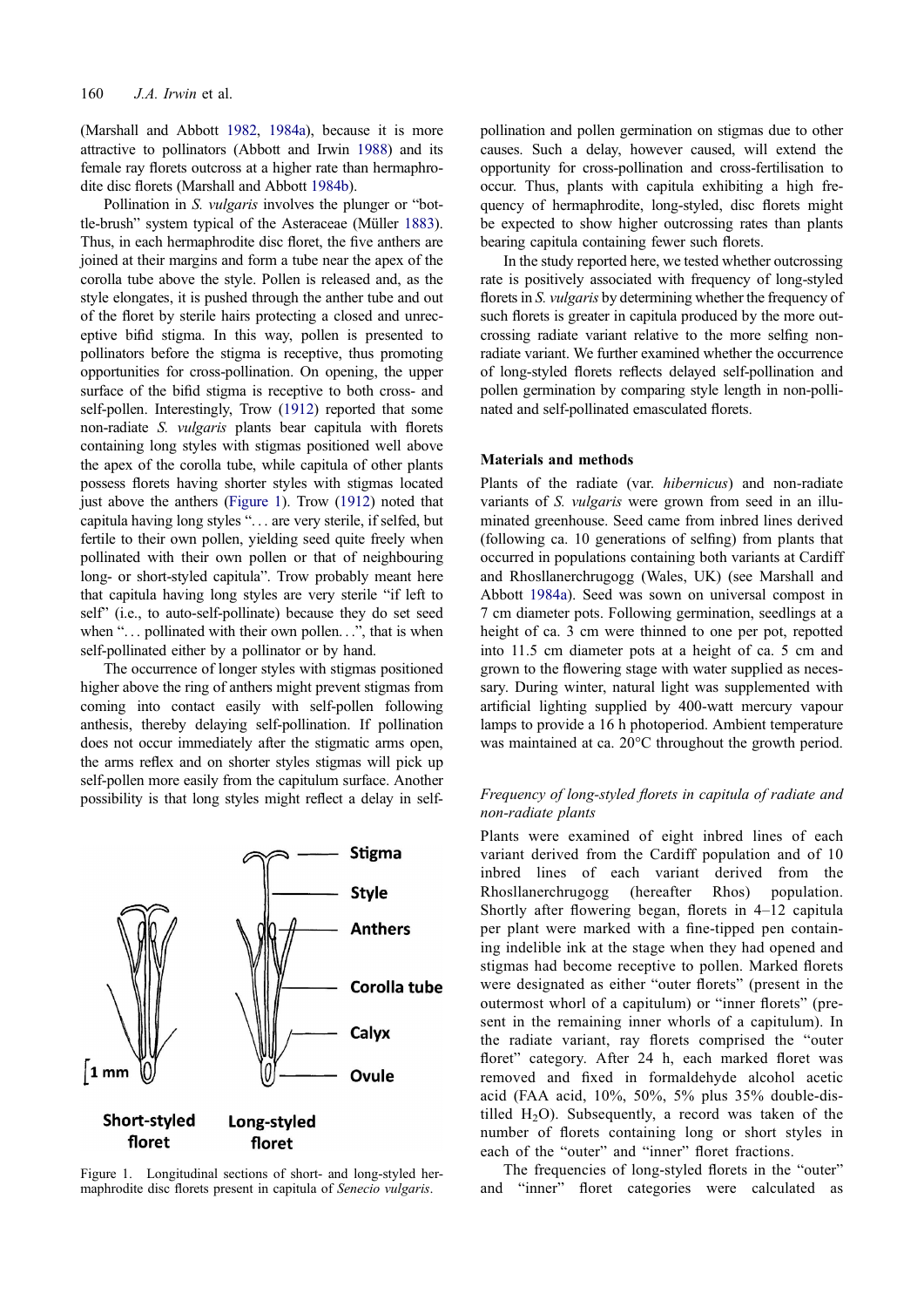<span id="page-3-0"></span>percentages that were arcsine transformed before conducting analysis of variance (ANOVA) on the total data set using the generalised liner model procedure (Proc GLM) of the SAS statistical software v.9.3, USA (SAS [2011\)](#page-7-0). ANOVA determined whether differences were significant between the means of the three main effects, i.e., populations (Cardiff vs. Rhos), variants (radiate vs. non-radiate) and floret positions (outer vs. inner), and also whether the interactions between these main effects were significant.

#### Style length in non-pollinated vs. self-pollinated emasculated florets within radiate and non-radiate capitula

A single capitulum was selected on individual plants representing each of five inbred lines of both radiate and non-radiate variants derived from each of the Cardiff and Rhos populations. At the stage shortly before florets began opening and anthers had dehisced, each capitulum was emasculated using a razor to remove the top 2–3 mm of corolla tube containing the anthers. At this stage, the style was positioned below the ring of anthers and remained intact and undamaged. Emasculated capitula were immediately covered by a small bag made from lens tissue and left until stigmas in each floret became receptive to pollen a day or so later. Each capitulum was then divided into two by inserting a small square of thin acetate sheet vertically into the capitulum. The florets in one half of the capitulum were selfed by applying pollen from a newly opened capitulum on the same plant, while those of the other half were left unpollinated. The square of acetate sheet served as a barrier between the two treatments, thus preventing accidental pollination of "non-pollinated" florets. Following treatment, each capitulum was rebagged and left for 24 h before 10 florets were collected from each half and measured for style length using a graticule with  $10\times$  magnification. For convenience, measurement was made from the base of the ovary to the point of the style where the two stigmas separated. Thus, "style length" as recorded included the length of the ovary which added ca. 1 mm to the actual style length.

To check that self-pollinated stigmas had germinated pollen on them while non-pollinated stigmas were

pollen free, styles from a further five florets from each half of a capitulum were collected and fixed. The stigmas were checked for pollen grain germination using decolourised aniline blue staining and viewed with a Leica fluorescence microscope fitted with an ultraviolet light filter (method modified from Martin [1959\)](#page-7-0). Whereas all stigmas of non-pollinated styles were found to be pollen-free, 90% of self-pollinated styles had germinated pollen on their stigmas. The lack of germinated pollen on the remaining 10% of self-pollinated stigmas could reflect that they had not been successfully pollinated or that germinated pollen had been accidentally washed off during the examination procedure.

Style length data were subjected to a repeated ANOVA with population (P) and variant (V) considered as fixed effects and pollination treatment (PT) considered as the repeated factor. This analysis tested for an overall significant difference between pollination treatments (self-pollinated vs. non-pollinated) and also significance of differences between population (P), variant (V) and of all interactions among these three factors, i.e.,  $PT \times P$ ,  $PT \times V$ ,  $P \times V$ , and  $PT \times P \times M$ . Prior to analysis, the homoscedasticity of residuals of the model was visually checked. Analysis was conducted using Proc GLM of the SAS statistical software v.9.3, USA (SAS [2011](#page-7-0)).

#### Results

#### Frequency of long-styled florets in capitula of radiate and non-radiate plants

The radiate variant produced capitula containing a higher frequency of long-styled florets (Table 1). This was apparent in both the "outer" and "inner" floret fractions. It was also evident that in both the radiate and non-radiate variants there was a higher frequency of long-styled florets in the outer whorl of the capitulum than in the inner whorls. These differences were highly significant ( $P < 0.0001$ , [Table 2](#page-4-0)). However, there was no significant difference in mean frequency of long-styled florets between the two populations examined (Cardiff vs. Rhos), and none of the interactions between the three main effects were significant ([Table 2\)](#page-4-0).

Table 1. Mean frequency (percentage) of long-styled florets per capitulum in the outer whorl and inner whorls for the radiate and non-radiate variants of *Senecio vulgaris*. Standard deviation (sd) is in brackets along with the mean number of florets examined per capitulum  $(n)$ .

|         |             |                                  | Floret position                    |  |  |
|---------|-------------|----------------------------------|------------------------------------|--|--|
|         |             | Outer whorl                      | Inner whorls                       |  |  |
| Variant | Radiate     | 75.92<br>$sd = 0.12, n = 10.74$  | 57.56<br>$sd = 0.17$ , $n = 35.45$ |  |  |
|         | Non-radiate | 57.98<br>$(st = 0.09, n = 9.60)$ | 38.76<br>$(sd = 0.10, n = 38.87)$  |  |  |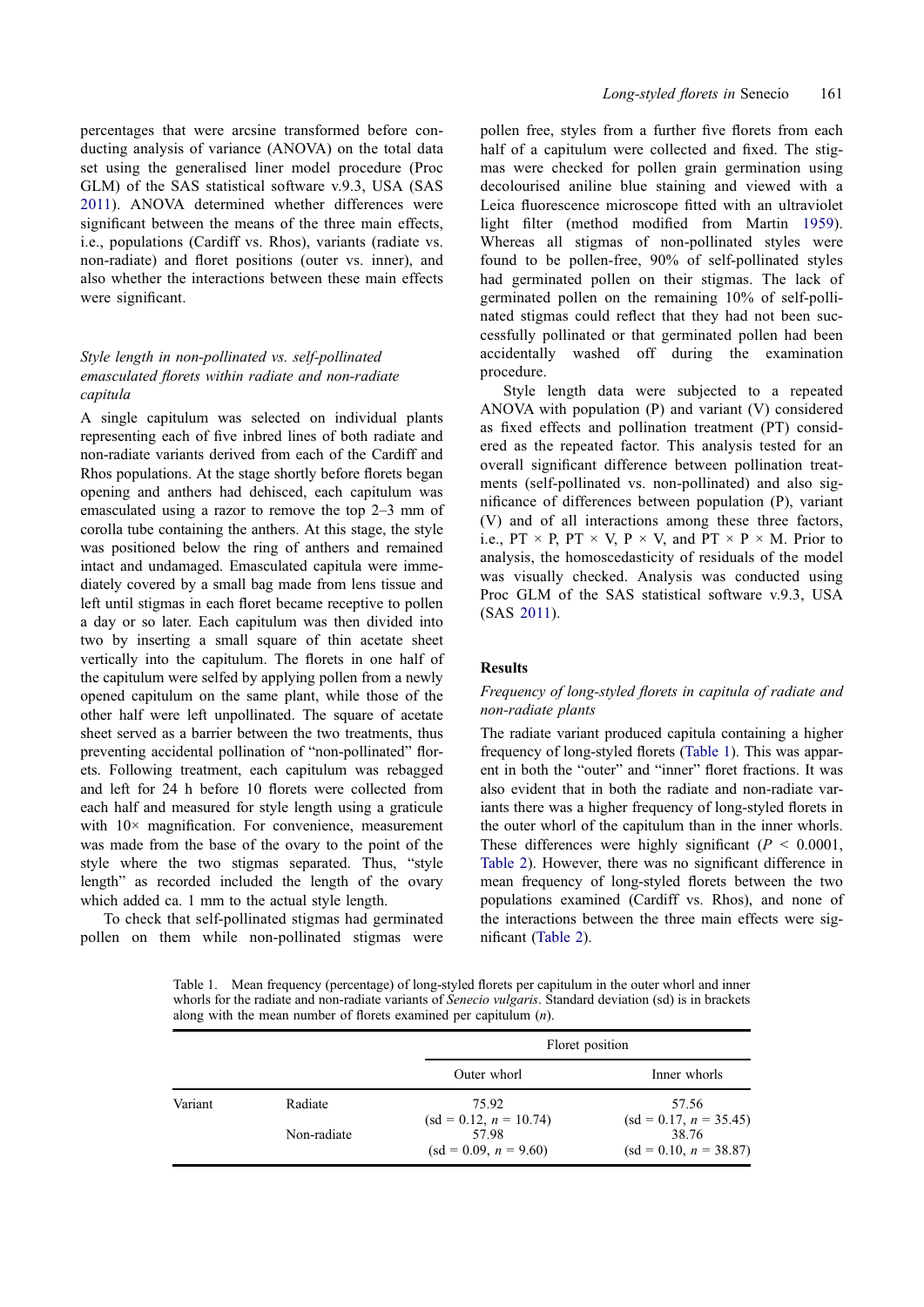#### <span id="page-4-0"></span>162 J.A. Irwin et al.

Table 2. Results of ANOVA of frequency (percentage) of long-styled florets per capitulum. The two variants of Senecio vulgaris, radiate and non-radiate, were derived from each of two populations at Cardiff and Rhosllanerchrugogg (Rhos) in Wales.

| Source                 | df | Sum of squares | Mean square | F     | P        |
|------------------------|----|----------------|-------------|-------|----------|
| Population (P)         |    | 0.0032         | 0.0032      | 0.20  | 0.6535   |
| Variant (V)            |    | 0.5732         | 0.5732      | 36.17 | < 0.0001 |
| $P \times V$           |    | 0.0239         | 0.0239      | 1.51  | 0.2236   |
| Floret position (FP)   |    | 0.6125         | 0.6125      | 38.66 | < 0.0001 |
| $P \times FP$          |    | 0.0074         | 0.0074      | 0.47  | 0.4967   |
| $V \times FP$          |    | 0.0005         | 0.0005      | 0.03  | 0.8605   |
| $P \times V \times FP$ |    | 0.0013         | 0.0013      | 0.08  | 0.7735   |
| Error                  | 64 | 1.0141         | 0.0158      |       |          |
| Corrected total        | 71 | 2.2927         |             |       |          |

### Style length of non-pollinated vs. self-pollinated

emasculated florets in radiate and non-radiate capitula Following emasculation, non-pollinated styles were significantly ( $P < 0.0001$ ) longer than styles that were manually self-pollinated and left for 24 h (Tables 3 and 4). This was the case for both the radiate and nonradiate variants irrespective of the population from which they were derived. There was no significant

difference between the two variants or the two populations in mean style length within either the non-pollinated or self-pollinated treatment (Tables 3 and 4) and none of the interactions between pollination treatment, populations and variants were significant (Table 4). Thus, the styles of both variants grew to the same length if not pollinated, and either ceased growing or shrank to the same length when self-pollinated.

Table 3. Mean style length (mm) of non-pollinated and self-pollinated florets of the radiate and nonradiate variants of Senecio vulgaris 24 h after treatment. Both variants came from populations at Cardiff and Rhosllanerchrugogg (Rhos) in Wales. sds are in brackets.

|                |               | Pollination treatment (PT) |                 |
|----------------|---------------|----------------------------|-----------------|
|                |               | Non-pollinated             | Self-pollinated |
| Population (P) | Variant $(V)$ |                            |                 |
| Cardiff        | Radiate       | 10.34                      | 6.28            |
|                |               | $(sd = 0.82)$              | $(sd = 0.38)$   |
|                | Non-radiate   | 10.29                      | 6.03            |
|                |               | $(sd = 0.77)$              | $sd = 1.27$     |
| Rhos           | Radiate       | 10.55                      | 6.40            |
|                |               | $(sd = 0.23)$              | $(sd = 0.81)$   |
|                | Non-radiate   | 10.23                      | 6.94            |
|                |               | $(sd = 0.27)$              | $(sd = 0.53)$   |

Table 4. Results of repeated measures ANOVA of style length for (a) differences between pollination treatments (PT) and the interactions between pollination treatments (PT), populations (P) and variants (V); and (b) differences between populations and variants and their interaction. Variants are the radiate and non-radiate variants of Senecio vulgaris derived from populations at Cardiff and Rhosllanerchrugogg (Rhos) in Wales.

| Source                     | df | Sum of squares | Mean square | F      | $\boldsymbol{P}$ |
|----------------------------|----|----------------|-------------|--------|------------------|
| (a)                        |    |                |             |        |                  |
| Pollination treatment (PT) |    | 1.5504         | 1.5504      | 275.87 | < 0.0001         |
| $PT \times P$              |    | 0.0048         | 0.0048      | 0.86   | 0.3682           |
| $PT \times V$              |    | 0.0027         | 0.0027      | 0.49   | 0.4951           |
| $PT \times P \times V$     |    | 0.0071         | 0.0071      | 1.26   | 0.2775           |
| Error                      | 16 | 0.0899         |             |        |                  |
| (b)                        |    |                |             |        |                  |
| Population (P)             |    | 0.0088         | 0.0088      | 1.90   | 0.1866           |
| Variant (V)                |    | 0.00003        | 0.00003     | 0.01   | 0.9361           |
| $P \times V$               |    | 0.0017         | 0.0017      | 0.36   | 0.5552           |
| Error                      | 16 | 0.0739         | 0.0046      |        |                  |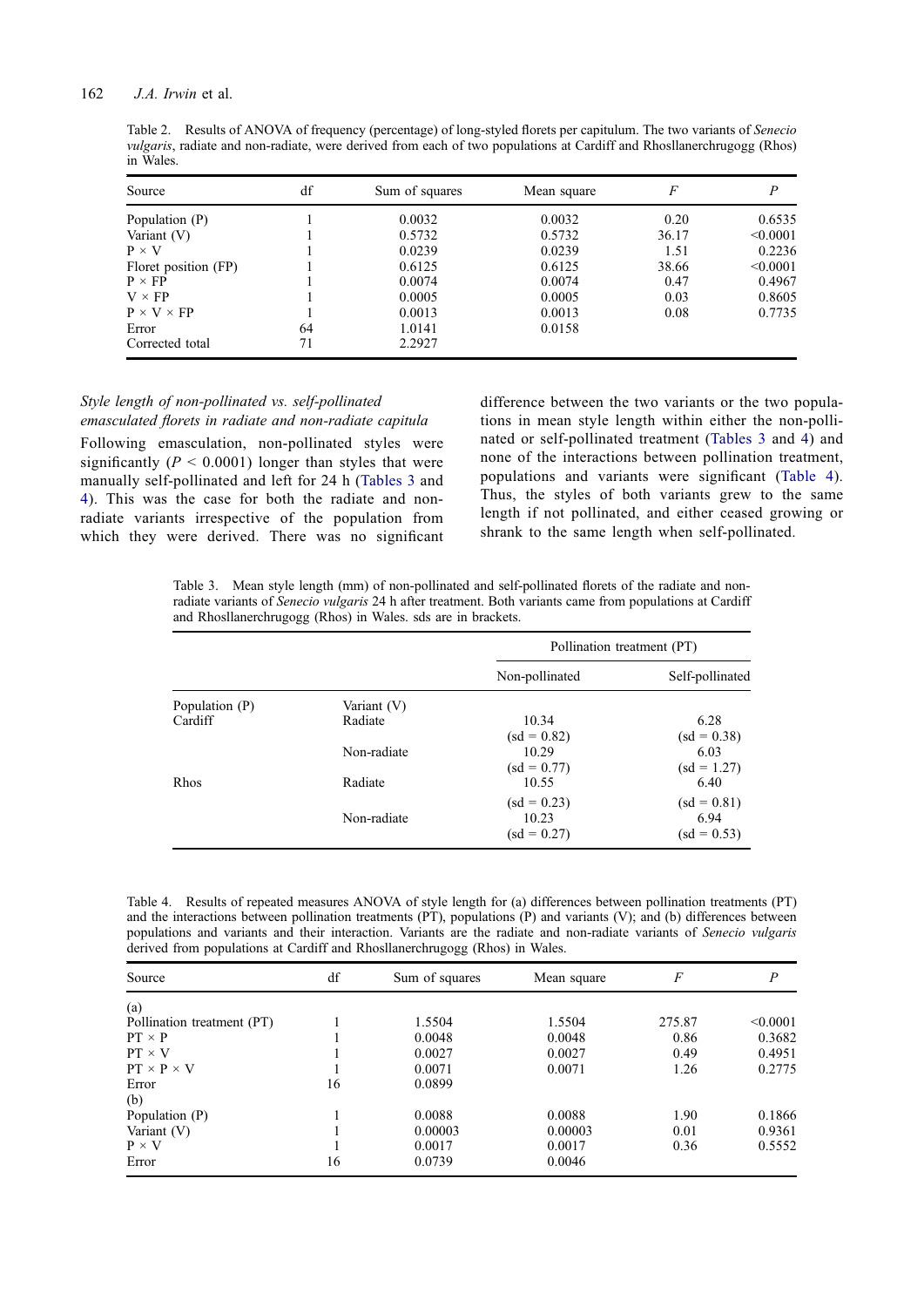#### <span id="page-5-0"></span>Discussion

The results reported here show that the radiate variant of S. vulgaris (var. hibernicus) produces capitula containing a higher frequency of long-styled florets compared with the non-radiate variant. In both variants, long-styled florets were more frequent in the outer whorl than in the inner whorls of a capitulum. However, the radiate variant produced more long-styled florets relative to the non-radiate variant in both outer and inner whorls. Trow [\(1912](#page-7-0)) pointed out that long-styled florets in S. vulgaris tend not to set seed if left to auto-self-pollinate, although they do set seed if self- or cross-pollinated by pollinators or by hand. Thus, plants with capitula containing a higher proportion of long-styled florets might be expected to exhibit greater potential to outcross, and the fact that in mixed populations, the radiate variant does consistently outcross at a higher frequency than the non-radiate variant (Marshall and Abbott [1982,](#page-7-0) [1984a](#page-7-0)) lends support to this hypothesis.

In long-styled florets, receptive stigmas are positioned at a greater height above the apex of the corolla tube, and therefore, the apical surface of the capitulum on which self-pollen is deposited after it is pushed out of florets by elongating styles. Consequently, even when the two arms of a receptive stigma on a long style reflex towards the capitulum surface, they may not easily pick up self-pollen. In contrast, the reflexed arms of a stigma on a shorter style will be expected to pick up self-pollen more easily and become self-pollinated. This could be one reason why increased outcrossing is associated with long style length in S. *vulgaris*, i.e., the development of a long style constrains self-pollination. However, the results of the experiment that compared the mean style lengths of non-pollinated vs. self-pollinated styles in emasculated florets suggest an alternative reason for this association. This experiment showed that 24 h after styles had been either self-pollinated or left non-pollinated, non-pollinated styles of both the radiate and non-radiate variants were long and of similar length, whereas selfpollinated styles of both variants were of a similar shorter length. Most pollinated styles (90%) were found to have germinated pollen on their stigmas, whereas germinated pollen was absent, as expected, from stigmas of nonpollinated styles. Thus, there was no indication from the results of this experiment that non-pollinated styles of the non-radiate variant are inherently shorter than those of the radiate variant or that self-pollination causes the production of shorter styles in the non-radiate variant relative to the radiate variant.

The difference in length between non-pollinated and self-pollinated styles in both variants could have arisen if non-pollinated styles had continued to elongate during the 24 h period, whereas self-pollinated styles stopped elongating over the same period. Alternatively, the difference may have arisen if both non-pollinated and self-pollinated styles were similarly elongated at the start of the 24-h treatment period, but self-pollinated styles shrank in length

during the 24 h following self-pollination whereas nonpollinated styles remained elongated. We did not measure style length at the start of the 24-h treatment period and so cannot distinguish between these two possible explanations from our results. However, evidence from a study by Wagenius ([2004\)](#page-7-0) on self-incompatible Echinacea angustifolia (Asteraceae) indicates that the second explanation is more likely. This study showed that receptive styles of E. angustifolia are exserted from florets prior to pollination and remain exserted for up to 10 days if selfpollinated, but shrink in length within 24 h when crosspollinated. Because E. angustifolia is self-incompatible, the effect of self-pollination in this species can be considered equivalent to non-pollination in self-compatible S. vulgaris, in that, it results in failure of pollen germination on stigmas. Thus, if the effect of pollen germination on style length reported in E. angustifolia is general for the Asteraceae, we may conclude that in S. vulgaris short styles result from shrinkage of long styles within 24 h of pollen deposition and germination on stigmas.

Based on the results of our second experiment, we propose that the development of long-styled florets in capitula of S. vulgaris is an effect of delayed self-pollen deposition and germination on stigmas. Thus, florets in which self-pollen deposition and germination is delayed contain long styles, whereas florets in which self-pollen deposition and germination proceed quickly contain short styles.

Two questions remain regarding the relative frequencies of long-styled and short-styled florets in capitula. First, why are long-styled florets more frequent in the outer whorl of the capitulum than in the inner whorls? The answer seems straightforward for the radiate variant, in that, the outer whorl comprises pistillate ray florets in which anthers are absent, whereas the inner whorls comprise hermaphrodite disc florets containing both functional anthers and pistils. Thus, given the centripetal development of florets in the capitulum resulting in florets opening sequentially first in the outer whorl and later in the inner whorls, styles of ray florets are likely to elongate to their full length before self-pollen is available from hermaphrodite florets located within the same capitulum. Thus, with their styles elongated, there is likely to be a significant delay in self-pollen deposition on stigmas of these florets, which will increase their opportunity to outcross (Marshall and Abbott [1984b](#page-7-0)). It is more difficult to explain why long-styled florets are also more common in the outer than the inner whorls of non-radiate capitula. The number of pollen grains produced by anthers in the outer florets of such capitula (estimated to range from 93 to 153) is known to be significantly lower than is produced by florets from the inner whorls (Ross and Abbott [1987\)](#page-7-0); nonetheless, the number should be more than sufficient to ensure selfpollination. It is unlikely, therefore, that reduced pollen number is a cause of these florets being more frequently long-styled.

Second, why are long-styled florets more frequent in radiate than non-radiate capitula? Clearly, the fact that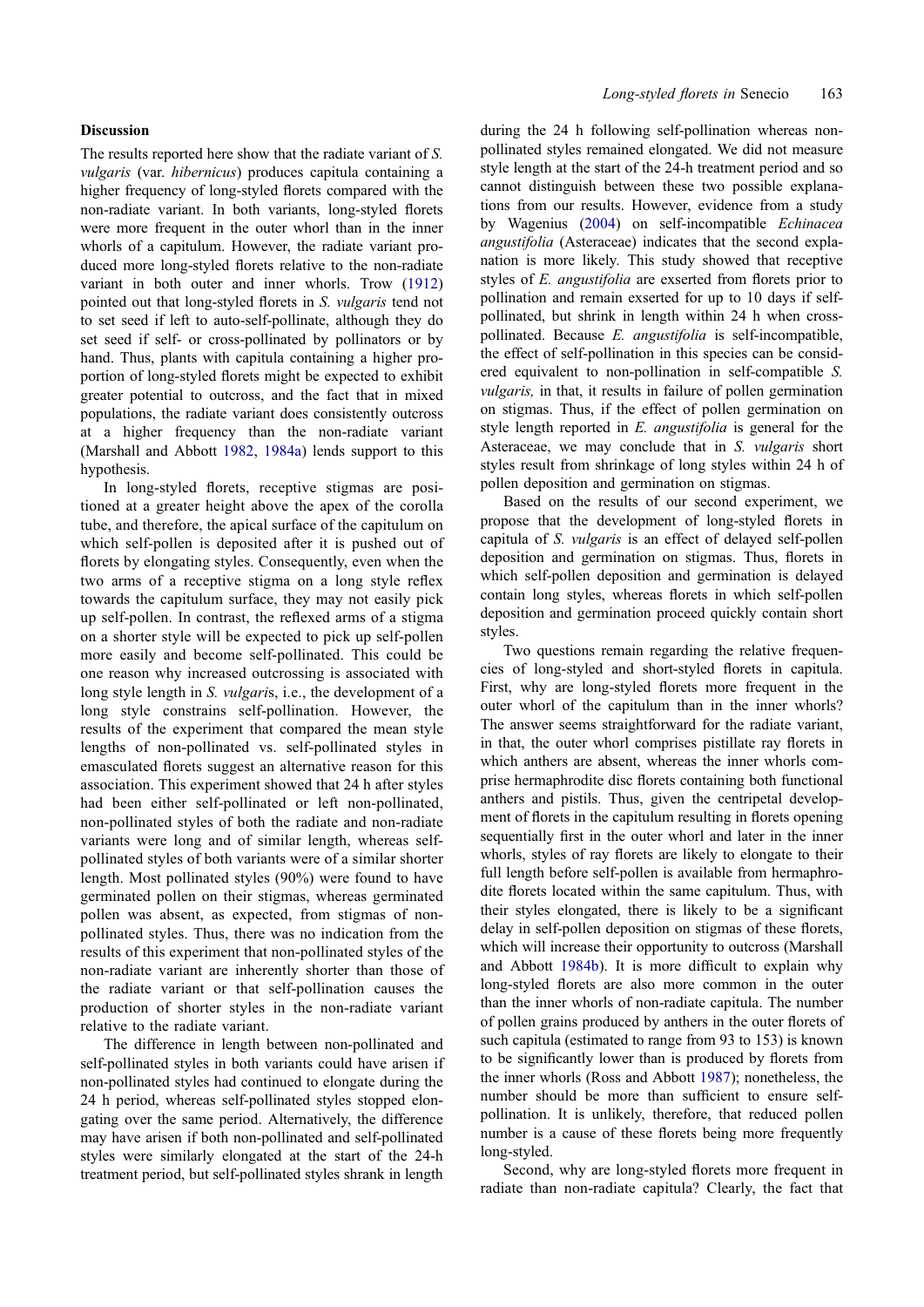<span id="page-6-0"></span>radiate capitula bear pistillate ray florets will contribute to the increased frequency of long-styled florets in radiate capitula for reasons given above, but this cannot be the only cause of the difference as long-styled florets are also more frequent in the inner whorls of radiate capitula comprising hermaphrodite florets. Currently, we cannot explain precisely why delayed self-pollen deposition and germination resulting in the occurrence of longstyled florets are more prevalent among hermaphrodite disc florets produced in the inner whorls of radiate capitula than those of non-radiate capitula. Ross and Abbott ([1987](#page-7-0)) reported that average pollen grain number of hermaphrodite florets exceeded 240 in the radiate variant, which is more than enough to ensure self-pollination. It is feasible that self-pollen germination following self-pollination could be delayed due to a weakened, but residual form of self-incompatibility in the radiate variant (which might have been inherited from selfincompatible S. squalidus during the introgressive origin of the radiate variant). However, this explanation seems unlikely given that the radiate variant readily sets seed when self-pollinated (e.g., Abbott et al. 1990) and that we recorded germinated pollen on 90% of self-pollinated styles 24 h after pollination in the experiment which compared style lengths of non-pollinated and self-pollinated florets. Another possibility is that styles might elongate more rapidly in the radiate variant relative to the non-radiate variant, which in turn might enable them to avoid self-pollination more effectively, thus causing a greater number of long-styled florets to occur in radiate capitula. A test of this possibility should be carried out in the future. Clearly, further research is required to determine why long-styled florets are more frequent in the inner whorls of radiate relative to those of non-radiate capitula.

#### Conclusions

Although we cannot provide a cause of why delayed self-pollen deposition and germination is more frequent in the disc florets of the radiate variant relative to the non-radiate variant, we do conclude that such delay results in the occurrence of a long style length in such florets and increases the opportunity for cross-pollination and outcrossing. We found that the radiate variant contains a higher frequency of long-styled disc florets relative to the non-radiate variant and infer, therefore, that self-pollen deposition and germination is delayed longer in the disc florets of this variant, which in addition to the presence of pistillate ray florets should be a factor that contributes to the greater outcrossing rate of the radiate variant. Interestingly, Trow ([1912](#page-7-0)) reported that non-radiate plants occasionally produce capitula exhibiting a high frequency of long-styled florets indicating that certain genotypes of this variant might exhibit higher outcrossing rates than others as reported by Campbell and Abbott (1976).

#### Acknowledgements

We thank David Forbes for laboratory assistance, David Marshall for conducting preliminary work, Lisa Smith for drawing the figure, and Peter Gibbs for commenting on an earlier version of the manuscript.

#### Funding

The work was supported in part by the Natural Environment Research Council [grant number GR3/6203A], [grant number GR9/1782A] to RJA.

#### Disclosure statement

No potential conflict of interest was reported by the authors.

#### Notes on contributors

Judith Irwin is a Senior Scientist; she conducts research on the genetics of vernalisation response in Brassica. She completed the experimental work reported in this paper as part of her Honours BSc. research project for the degree of Biology (Genetics) at St Andrews University.

Paul Ashton is a Reader; he conducts research on the ecological genetics of Tilia spp. and Carex spp. He completed important preliminary work that led to the experimental work reported in this paper. This was conducted as part of his Honours BSc research project for the degree of Botany and Ecology at St Andrews University.

Francois Bretagnolle is a Professor; he conducts research into diverse aspects of ecology and evolution. He completed the analyses of data reported in this paper while employed as a Postdoctoral Research Assistant at St Andrews University.

Richard Abbott is Emeritus Professor of Biology; he conducts research on diverse aspects of plant evolution, especially plant speciation and the evolutionary consequences of hybridisation. He supervised the research reported, helped with the analysis of data and wrote the paper.

#### References

- Abbott RJ, Brennan AC, James JK, Forbes DG, Hegarty MJ, Hiscock SJ. [2009.](#page-1-0) Recent hybrid origin and invasion of the British Isles by a self-incompatible species, Oxford ragwort (Senecio squalidus L., Asteraceae). Biological Invasions 11:1145–1158.
- Abbott RJ, Irwin JA. [1988](#page-2-0). Pollinator movements and the polymorphism for outcrossing rate at the ray floret locus in Groundsel, Senecio vulgaris L. Heredity 60:295–298.
- Abbott RJ, Irwin JA, Forbes DF. 1990. Absence of a radiate morph bearing self-incompatible ray florets from Edinburgh populations of Senecio vulgaris L. Heredity 64:391–393.
- Abbott RJ, James JK, Milne RI, Gillies ACM. [2003.](#page-1-0) Plant introductions, hybridization and gene flow. Philosophical Transactions of the Royal Society B: Biological Sciences 358:1123–1132.
- Barrett SCH. [2014](#page-1-0). Evolution of mating systems: outcrossing versus selfing. In: Losos J, editor. The Princeton guide to evolution. Princeton (NJ): Princeton University Press; p. 356–362.
- Campbell JM, Abbott RJ. 1976. Variability of outcrossing frequency in Senecio vulgaris L. Heredity 36:267–274.
- Cruden R. [1977](#page-1-0). Pollen-ovule ratios: a conservative indicator of breeding systems in flowering plants. Evolution 31:32–46.